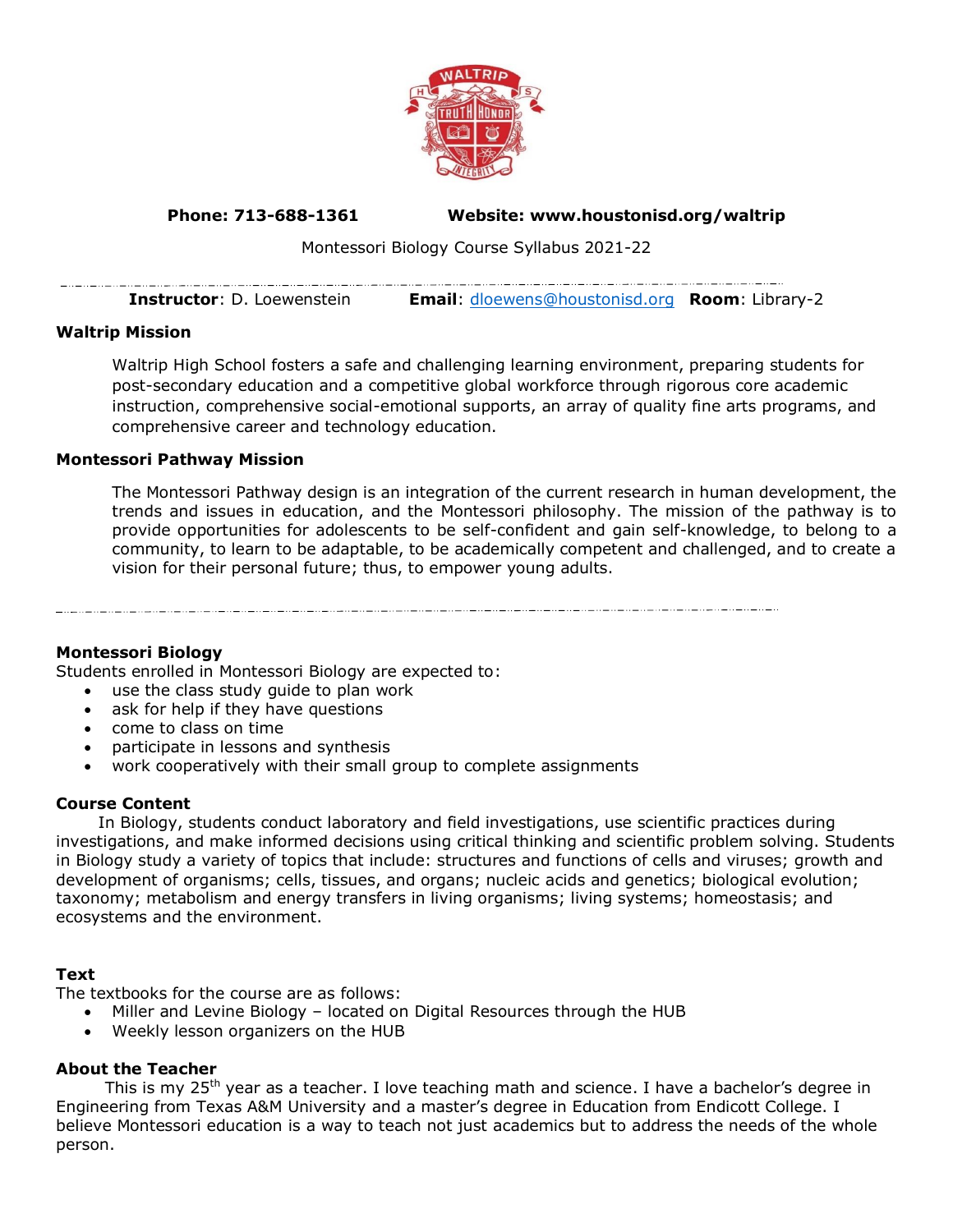# **Ongoing Objectives**

- By the end of this course, the student will have mastered the reading, writing, speaking, and listening skills as written in the Texas Essential Knowledge and Skills for Biology.
- Students will conduct laboratory and field investigations using safe, environmentally appropriate, and ethical practices.
- Student will use scientific practices and equipment during laboratory and field investigations.
- Students will use critical thinking, scientific reasoning, and problem solving to make informed decisions within and outside the classroom.

# **Grading Scale**

Grades are based on points earned on tests, quizzes, problems sets. Each category is weighted as follows: *Lessons/Class engagement – 20%.* 

- Students earn points in this category by participating in weekly lessons. Lessons will be posted on the HUB for viewing on Monday.
- Students earn points in the category by completing the weekly synthesis posted on the HUB. *Exams/projects- 30%*
- Students earn points in this category by completing the assessments and projects located on the HUB under Plans.

*Classwork/group work – 50%*

• Students earn points in the category by completing the weekly assignments posted on the HUB. Individual work will be completed on the class OneNote Notebook and group work will be completed on the HUB.

**A =** 90%- 100% **B =** 80% - 89% **C =** 75% - 79% **D=** 70% - 74% **F=** 69% & below

# **Class Schedule**

Students will attend class each day the class meets. On Mondays we will review the weekly lesson and go over the weekly expectations. On Wednesday/Friday we will meet go over guided practice and then students will be responsible for completing assignments on their own.

# **Attendance and Participation**

Attendance and participation are required; it is difficult to learn the content if you are not present in class. You class participation and attendance can be a deciding factor if your class average straddles two grades.

# **Make-Up Work**

- 1. It is the student's responsibility to obtain and make up work missed due to excused absences.
- 2. Make-up work is due one day after the student returns to school following an absence: If you miss school on Monday but return to school on Tuesday then your work is due Wednesday. If you are in school Monday but miss Monday's class, your work is still due on Monday; come see me before you leave early.

# **Retake Policy**

- 1. You are permitted a maximum of **2** retakes for exams only.
- 2. The highest grade between the original and the retake is counted.
- 3. Semester Exams are not eligible for retake.

# **Handing in Assignments/Late Work**

1. Always turn in your assignments to receive feedback.

2. All assignments are due **ON TIME**. Late assignments receive a maximum score of **90%** and are not permitted for extra credit points or retake/correction points.

# **Daily Required Materials (provided)**

1. laptop 2. Pencil/pen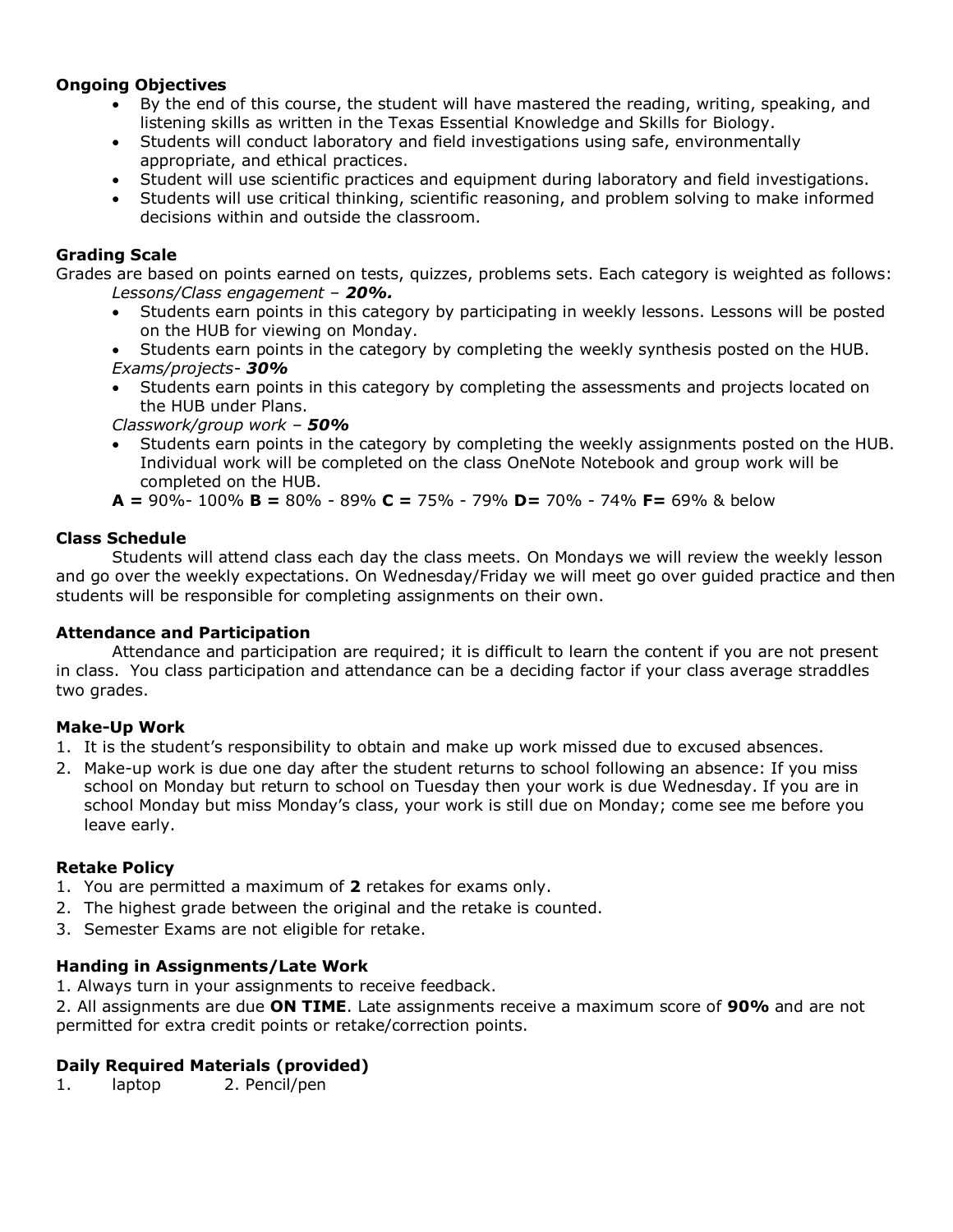# **Unit One – Structure**

The study of cell structure and function.

**Unit Two – Identity** The study of genetics and DNA

**Unit Three – Change**  The study of evolution and adaptation.

**Unit Four – Growth** The study of plants.

**Unit Five – Systems** The study of animals and animal systems

**Unit Six – Interaction** The study of ecosystems and ecology.